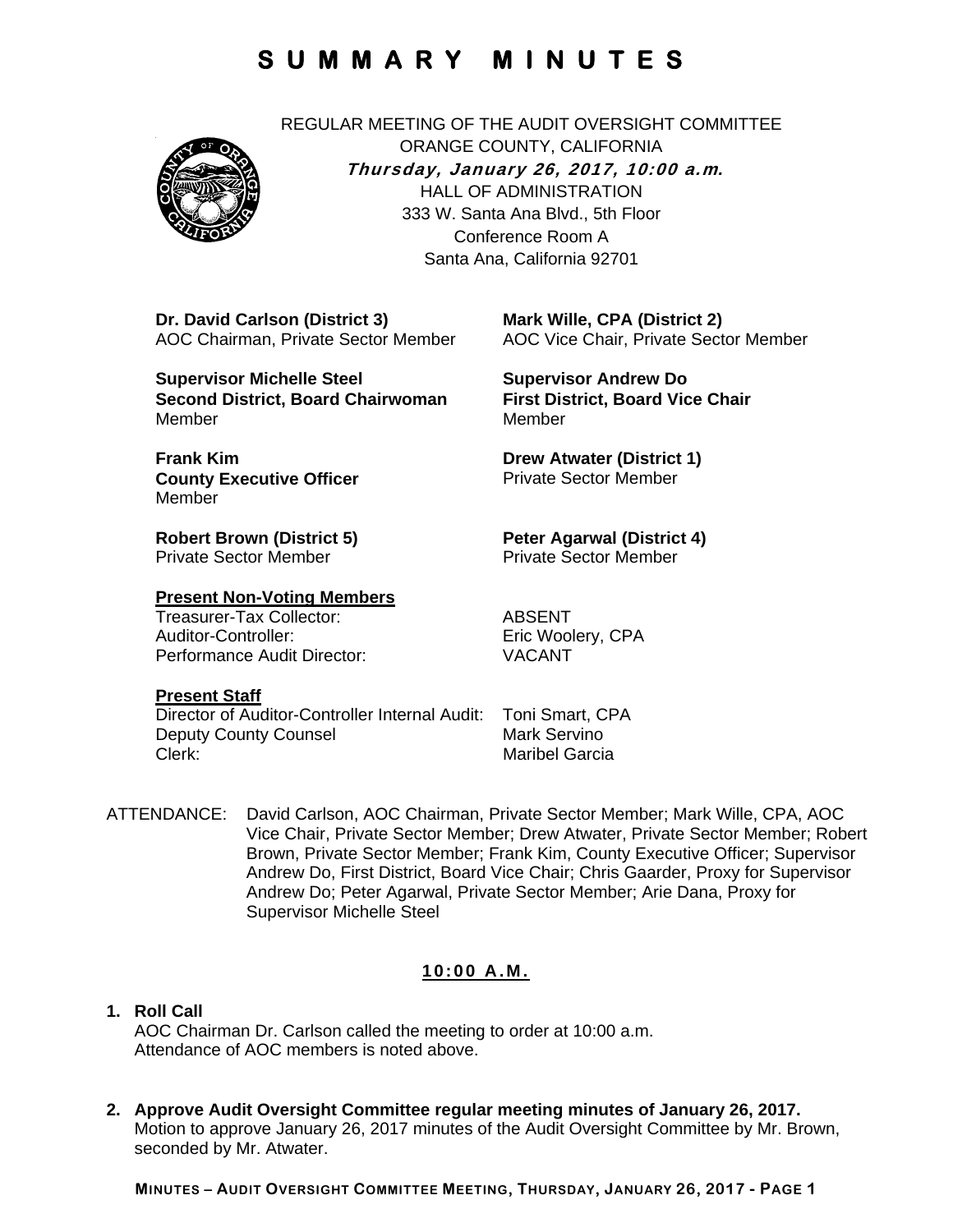All in favor, none opposed. The item carried. **Approved as recommended.** 

**3. Receive Oral report on MGO's Financial Statement Audits and Single Audit** 

Ms. Hurley stated that MGO issued an unmodified opinion on the 2016 CAFR, and that the full CAFR will be available at the next AOC meeting. Ms. Hurley stated that there were no findings for the Financial Statement Audit, and that MGO is still working on the Single Audit.

Ms. Smart asked Ms. Hurley to comment on the partnership that occurred between MGO and the Auditor-Controller Internal Audit Division (A-C/IAD). Ms. Hurley stated that, at the request of the AOC, Ms. Smart and Ms. Hurley worked together to incorporate assistance from A-C/IAD in the financial audit. Ms. Hurley stated that MGO worked closely with A-C/IAD on the Unearned Revenue section. A-C/IAD did a review and MGO relied on A-C/IAD's work. Ms. Hurley stated that Ms. Smart provided one of her staff members to assist in the engagement and that MGO staff provided positive feedback regarding this individual. Ms. Smart added that it was her understanding that the new IT Manager was able to assist as well. Ms. Hurley stated that the new IT Manager helped with Risk Assessment in General IT Controls.

Mr. Willie thanked Ms. Hurley and MGO for being open to creating a partnership with A-C/IAD and using A-C/IAD's work in a different way than in the past. Ms. Hurley stated that MGO will continue to work in partnership with A-C/IAD. Ms. Hurley added that planning for 2017 has started and MGO is considering a new accounting and financial reporting standard. MGO will work with Financial Reporting to talk about the implementation of the new standard.

Dr. Carlson asked Mr. Godsey if he had any comments. Mr. Godsey stated that all the feedback he received was that the audit was progressing as it should. Mr. Godsey added that he has been talking to Ms. Smart about ways in which MGO can assist A-C/IAD with IT General Controls. Mr. Godsey said he will continue the discussions with Ms. Smart.

**4. Approve AOC Bylaws and appoint an Ad Hoc Committee to review AOC Training and Internal Controls; and direct CEO to present to the Board of Supervisors for final approval**  Dr. Carlson asked for a motion to adopt the proposed AOC Bylaws. Mr. Wille motioned to approve, seconded by Mr. Brown. Dr. Carlson opened the item for debate.

Dr. Carlson asked Mr. Agarwal if he would like to move the Peter Agarwal Proposed Revision document as an amendment. Mr. Agarwal stated that he would. Dr. Carlson asked for a second to the motion. Mr. Brown seconded the motion. Dr. Carlson opened the item for debate.

Mr. Agarwal stated that a resolution was approved by the Board of Supervisors on February 9, 2016, and that he was trying to realign that purpose in the AOC Bylaws. The last paragraph of the Board Resolution states that "[the Board] established an Audit Oversight Committee to provide independent review and oversight of the County's financial reporting process." Mr. Agarwal stated that the current Purpose in the AOC Bylaws does not reflect that language.

Dr. Carlson noted that at the last AOC Meeting, a subcommittee was formed to look at the AOC Bylaws. Dr. Carlson stated that after several meetings, the subcommittee chose the language in the proposed AOC Bylaws, and that Mr. Agarwal created an amendment because he was concerned that some of his recommendations were not incorporated into the proposed Bylaws.

Mr. Wille stated that the differences between Mr. Agarwal's suggestions under Article 2, Purpose, and the committee's proposed AOC Bylaws are subtle, and that he would like to know what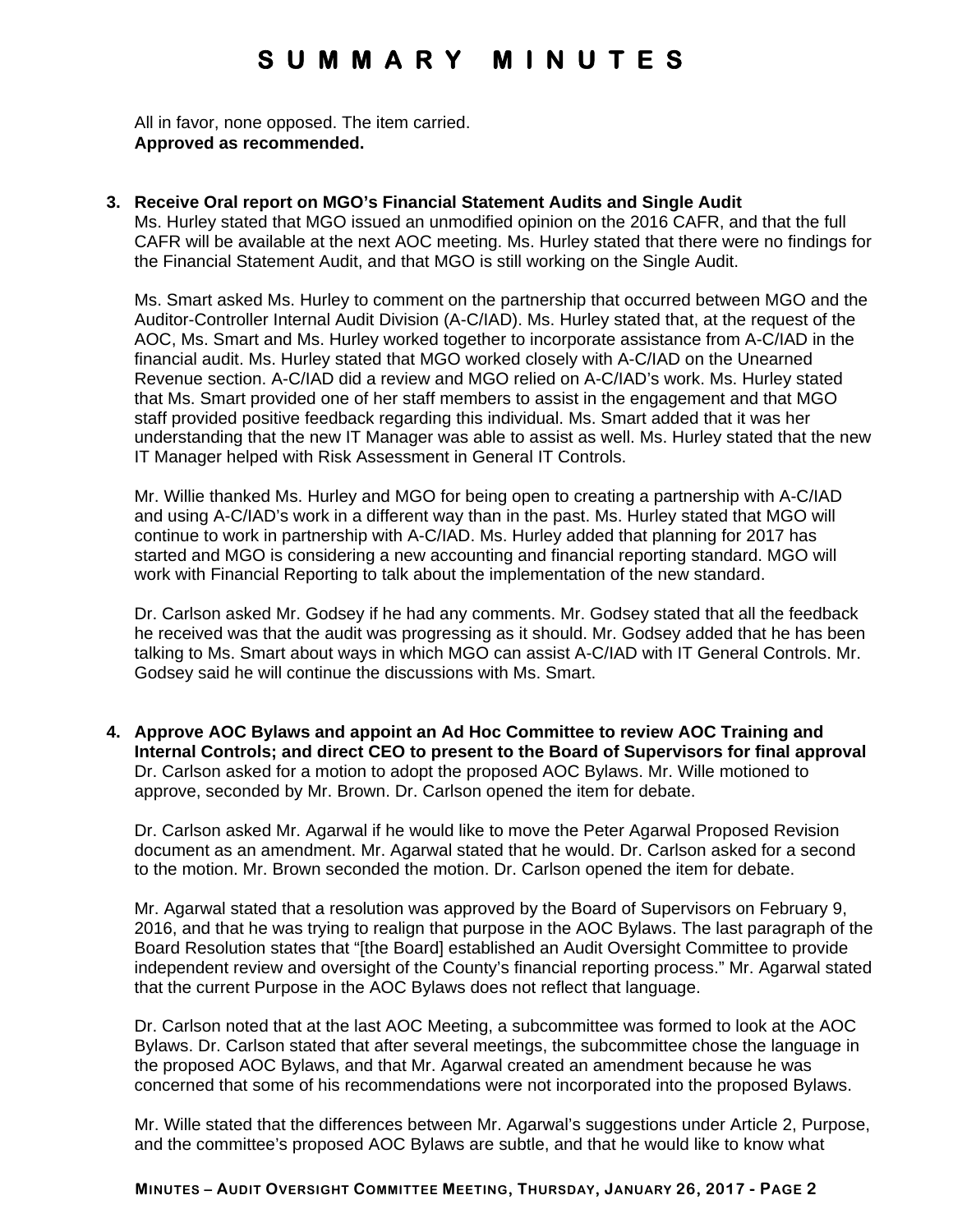County Counsel and the County Executive Officer (CEO) think about Mr. Agarwal's changes. Mr. Kim stated that he would have an issue with adopting the word "overseeing" because the Board has not fully defined "overseeing" or what their expectations of performance of that function are. Mr. Kim stated that County Counsel would have information about the Auditor-Controller's statutory duties and responsibilities, and that there is a portion of the Auditor-Controller's duties that are delegated by the Board.

Supervisor Do stated that he agreed with Mr. Kim and that he was concerned with the language of the Article 2 amendment to the proposed AOC Bylaws because the language elevated the function of the AOC. Supervisor Do stated that the language suggests the AOC would be assisting the Board, as opposed to being a way for the Board to look into departments, including the Auditor-Controller. Mr. Wille asked if Supervisor Steel's office had any comments. Arie Dana, proxy for Supervisor Steel, stated that he would agree with Supervisor Do's assessment, and that it was his understanding that the AOC is more of an advisory committee.

Mr. Agarwal stated that the intent of his recommendations was to provide oversight as described in the Board Resolution, and the Resolution already makes clear that the AOC provides oversight for the County's financial reporting process. Mr. Wille stated that the AOC provides a function that the Board of Supervisors (BOS) cannot provide to the external auditors and that the AOC provides oversight for the Internal Auditor (IA) and Performance Auditor (PA). Mr. Wille asked Mr. Agarwal if he would modify his amendment and create two separate amendments because one of the suggestions has to do with the oversight aspect and the other has to do with the Chair and Vice Chair of the AOC.

Mr. Kim stated that his view of the AOC is that they are advisory by reviewing the audit plans of IA and PA, and then providing a recommendation to the BOS. Mr. Kim stated that the area in which the AOC does assist the BOS is in overseeing the work of the External Auditor to maintain independence. Mr. Kim stated it was his opinion that the proposed AOC bylaws were appropriate, and that he would share Mr. Agarwal's concerns about aligning the Purpose to the original Board Resolution, with the BOS.

Dr. Carlson asked Mr. Agarwal to withdraw the amendment on Article 2 in order to continue the discussion on sections 4.1 and 4.5. Mr. Wille stated that he didn't think the AOC meeting was a place to try to come to a consensus about the language for Article 2.

Dr. Carlson stated that it would be best to send the Bylaws back to the subcommittee and Mr. Wille called the question to stop discussion on Article 2. Motion failed due to a tie. Discussion continued.

Mr. Atwater asked for clarification regarding the original AOC Bylaws and the proposed AOC Bylaws. Mr. Servino stated Mr. Agarwal's amendment aligned Article 2, Purpose, with Paragraph 2 of the Board Resolution. However, the current Bylaws were modeled after Paragraph 7 of the Board Resolution, which has details on actual duties. Mr. Servino stated that the Bylaws are not a duplication of the resolution, rather, they provide detail on how the AOC performs its daily operations. Mr. Servino added that the AOC does not have any delegated authority from the Board and acts in an advisory capacity.

Mr. Agarwal stated that the intent of the AOC was to provide "oversight, and that the AOC provides oversight of the Auditor-Controller Internal Audit Division. Mr. Kim stated that regardless of what the AOC does, the Board is still responsible for oversight of elected officials, and that "oversight" and "assist" could be argued interchangeably. Mr. Kim stated that the AOC has a delegated authority to provide direct management and supervision over the external auditors but the rest of its duties are advisory in nature.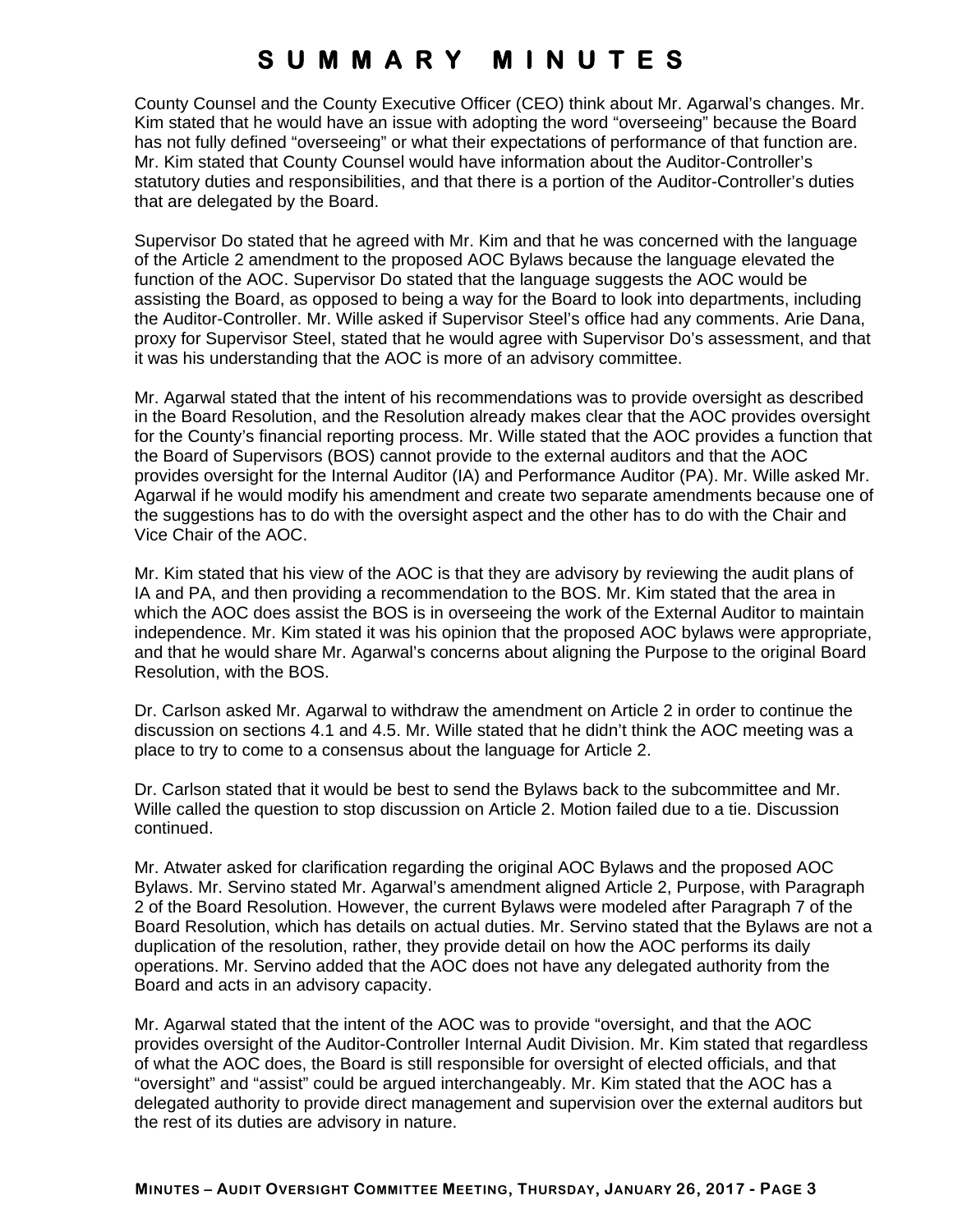Supervisor Do stated that he does not agree that "oversight" and "assist" could be used interchangeably because the name of the committee is audit "oversight". Supervisor Do stated that the language should be looked at more closely and suggested that the Bylaws be sent back to the subcommittee with the concerns that have been raised.

Dr. Carlson asked for a motion to stop discussion and refer the issue back to the subcommittee. Mr. Wille motioned, Mr. Atwater seconded.

All in favor, none opposed. The item carried. **Approved as recommended.** 

**5. Receive Oral report on department management responses with "Do Not Concur", Public Guardian and Flood (Public Works); Audit No. 1421 – Internal Control Audit: OC Public Works/OC Flood Special Revenue Funds for the Year Ended April 30, 2015, Audit No. 1524 – Internal Control Audit: Health Care Agency/Public Guardian Selected Processes and Controls as of December 31, 2015** 

Ms. Smart stated that "do not concur" responses pertain to facts of a finding or to auditor recommendations. Ms. Smart indicated that when there are issues, those findings are taken to management early on in the audit process to ensure that A-C/IAD has correct facts. A-C/IAD has an exit conference when completing an audit and sends management a pre-draft report. An official draft report is issued and management has 60 days to respond to the findings, providing another opportunity for management to provide input on wording, as well as classification of findings. Ms. Smart stated that when A-C/IAD issues the draft report, there is a cover letter asking management to contact A-C/IAD if they do not concur with any of the findings.

Ms. Smart stated that there is a lack of understanding regarding the role of A-C/IAD. A-C/IAD conducts audits of internal controls, not performance audit, and follows the COSO model. Ms. Smart stated that in the IT function, A-C/IAD uses the COBIT framework. In A-C/IAD reports, the words "efficiency and effectiveness" are often perceived as being performance audit. Ms. Smart stated that although Health Care Agency (HCA) and OC Public Works (OCPW) did not concur with the findings, both agencies' responses from management indicate that the agency took corrective action and, therefore, did concur with the findings.

Mr. Wille asked Ms. Smart if definitions could be created that are A-COSO issues, B-COSO issues, and C-COSO issues. Ms. Smart stated that this is already in place, and that she would like to meet with Mr. Kim and Mr. Woolery to discuss training management. Ms. Smart stated that she has told staff to discuss COSO at audit entrance meetings so that management understands what the internal control elements are. Management understands segregation of duties and control activities, but does not understand that the control environment is also part of internal controls.

Mr. Kim stated that he thinks the issue is with how the audit findings are described. Mr. Kim stated that he does not mind management comments when it comes to specific findings and the risks to the organization if not addressed. Mr. Kim stated that he does not agree with adding a finding to a report and categorizing "succession planning" as a critical control weakness that needs to be addressed immediately, requiring a formal response. Mr. Kim stated that he is open to management comments as part of the audit, instead of as a recommendation and finding.

Ms. Smart stated that succession planning is categorized as an Efficiency and Effectiveness finding and that it was not categorized as significant. Ms. Smart stated that the succession planning finding being referenced came about in interviews conducted after the Public Guardian/Public Administrator split into Health Care Agency/Public Guardian (HCA/PG) and District Attorney-Public Administrator (OCDA). The audit included asking the question of what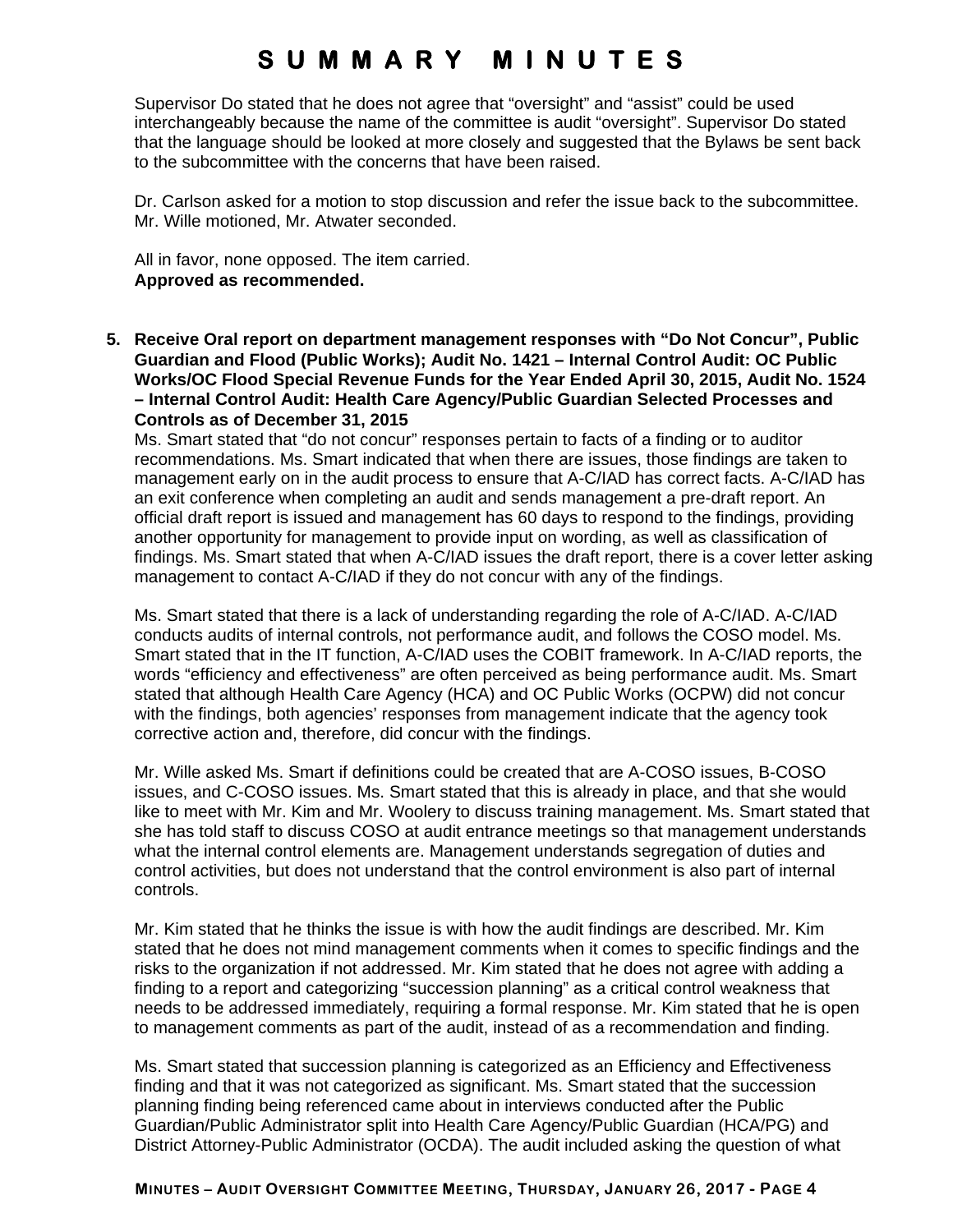was and was not working after the split, and multiple managers brought up succession planning as an issue. Ms. Smart stated that A-C/IAD issued a report to OCDA and OCDA concurred with A-C/IAD's findings; the same report was issued to HCA/PG but the response was not the same.

Mr. Agarwal stated that more discussion should be had with the departments, so that department management understands what the scope of the audit will be. Mr. Agarwal disagreed that the problem is with educating the managers and stated that it was a communication issue.

Ms. Smart stated that the new IT Audit Manager, Ms. Stallworth, mentioned that in looking at IT General Controls at the County Executive Office (OCIT), internal control audits are perceived as being performance audits. Ms. Smart stated that there is some overlap with performance audit when conducting internal control audits. Mr. Agarwal stated that he is concerned that a "do not concur" will make other departments think a "do not concur" response and a rejoinder are acceptable. Mr. Wille asked Mr. Kim and Mr. Woolery what they thought about using a different model or having language that is acceptable to both parties. Mr. Kim stated that he is open to meeting with Mr. Woolery. Mr. Kim stated that the concern with the OCIT audit has more to do with the lack of clarity perceived regarding the fieldwork.

Mr. Wille asked Mr. Woolery what he thought about the discussion. Mr. Woolery stated that he was concerned about the HCA/PG response because he wants to create better processes within the county. Mr. Woolery stated that he has discussed with Mr. Kim that A-C/IAD does not want to delve into performance audit but when A-C/IAD sees items that fit the COSO framework, they have to be addressed. Mr. Woolery would like to meet with Mr. Kim and report back to the AOC. Mr. Woolery stated that it sounds like a semantics problem. Mr. Willie stated that it was a model and language problem.

Dr. Carlson directed Ms. Smart and Mr. Woolery to report back at the next AOC meeting.

### **6. Receive Open Item of Audit Recommendation Not Implemented from Audit No. 1353-F2 (Reference 1652) Second Follow-Up Information Technology Audit of Sheriff-Coroner Computer General Controls**

Ms. Smart stated that approximately 6 months after an audit is completed, A-C/IAD conducts a First Follow-up to determine which recommendations have not been implemented. If recommendations are not implemented at the Second Follow-up, they are brought to the attention of the AOC for discussion. Ms. Smart stated that there is still an open item for the IT Audit of the Sheriff-Coroner Computer General Controls.

A representative from the Sheriff-Coroner office stated that there were four audit recommendations from Audit No. 1652. Three recommendations were completed, and the fourth was anticipated to be completed in January of 2017 but there were delays with the equipment. The implementation of the fourth recommendation is now anticipated to be in June 2017.

Ms. Smart asked AOC Chairman Dr. Carlson if he would like A-C/IAD to conduct a Third Followup of this recommendation. Dr. Carlson stated that he would like to add receiving a status update on the implementation of this recommendation at the June AOC Meeting.

Mr. Agarwal asked Ms. Smart how often a Third Follow-Up occurs. Ms. Smart stated that it is not very often but that they are conducted at the request of the AOC. Ms. Smart stated that there was a Third Follow-up audit of Countywide Travel. Mr. Agarwal stated that he did not want Third Follow-Up audits to be a part of the regular audit process.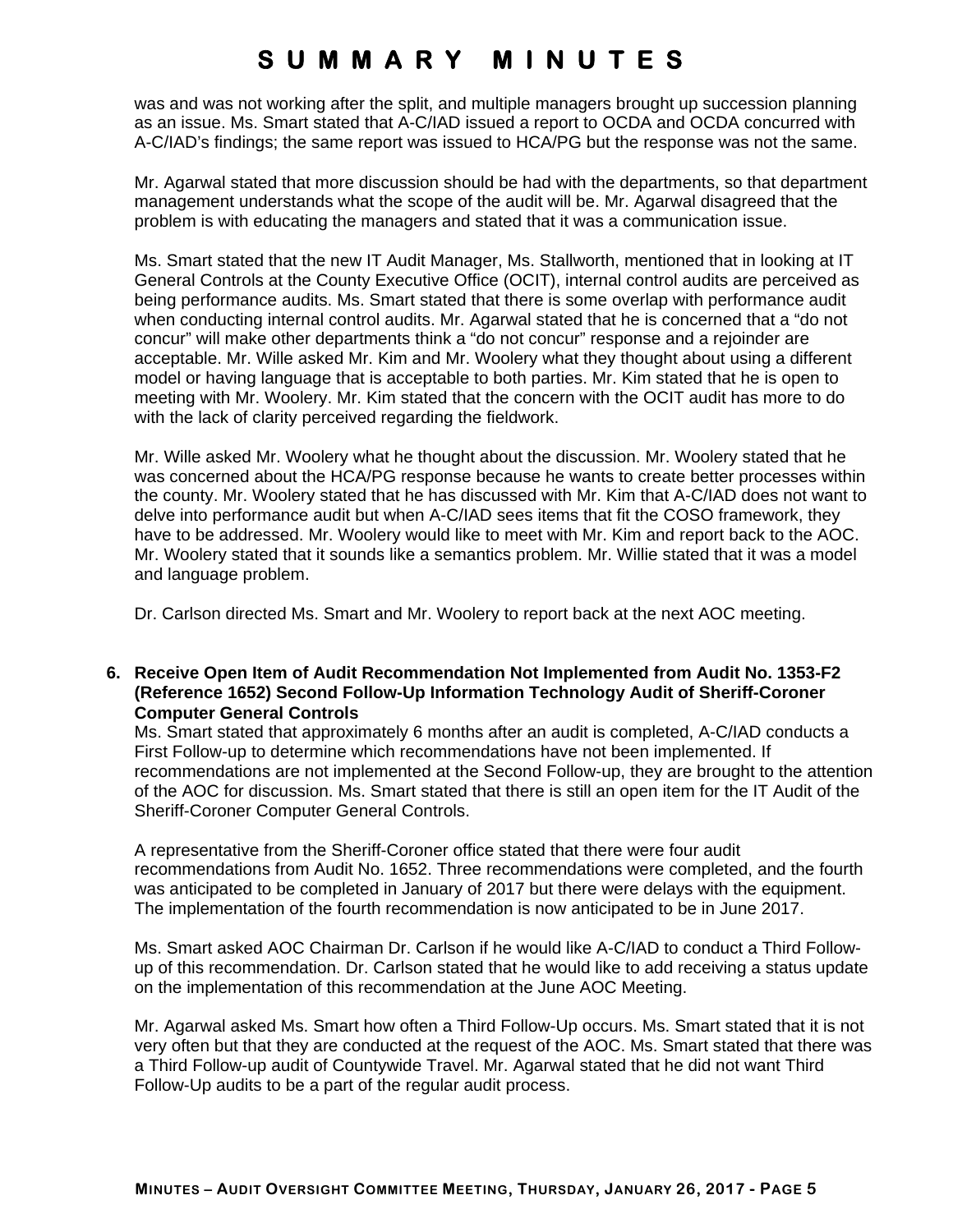### **7. Receive Oral report from Health Care Agency on HCA's Compliance Program**

Dr. Rajalingam stated that for 2016, 79 compliance issues and 107 privacy issues were closed out. As of January 26, 2017, HCA Compliance Program has received 6 referrals for compliance issues, and 7 referrals for privacy issues. Dr. Rajalingam stated that it is not unusual and that most of the compliance issues are related to Human Resources, such as employees not getting along or having difficulties with supervisors, and the privacy issues have to do with unauthorized disclosure, such as employees accidentally emailing or faxing protected information to the wrong source. When this occurs, HCA retrieves the email or fax to mitigate any harm or risk.

Dr. Rajalingam stated that annual compliance training was rolled out to all staff and was completed by most as of January 9, 2017. There are about 45 employees HCA-wide that are on leaves of absence but will have 30 days to complete the training upon their return.

Dr. Rajalingam stated that compliance cards have been created and distributed to staff with contact information for the general line, the compliance person, and HCA IT security. The intent is to have staff carry these with their employee badges, so that they can report any concerns or issues. Additionally, a presentation will be given at clinics and programs to explain what the Compliance Program does, what kind of issues should be reported, and to engage staff.

Dr. Carlson asked Dr. Rajalingam if HCA is receiving the support needed from other county agencies, and if there is any way the AOC can help. Dr. Rajalingam stated that HCA is very wellstaffed right now, and has the resources to accomplish their goals. Ms. Rajalingam stated that she feels HCA is in a good place. Dr. Carlson thanked Dr. Rajalingam for her attention and dedication to this issue.

#### **8. Receive Oral report on status of hiring Performance Audit Director**

Dr. Carlson asked Mr. Wille to substitute for Mr. Kim and provide the status report. Mr. Wille stated that hiring a Performance Audit Director is still in the interview process. Mr. Wille stated that this is a difficult position to fill because it takes a particular skill set and performance audit is not prevalent, leaving a small pool of candidates. Additionally, there are challenges due to the county financial structure.

#### **9. Receive Oral report on status of AOC Website and Contract database**

Ms. Smart stated that updates have been made to the Auditor-Controller's website to include the names of the new members. Mr. Agarwal and Mr. Atwater stated that the old names were still on the website. Ms. Smart stated that she worked with Auditor-Controller staff to update the website and that she will follow up on the status. Ms. Smart stated that there is a Request for Proposal out to revise the entire Auditor-Controller website. Ms. Smart stated that she would like a separate page for the AOC and she is looking to revise the way reports are presented on the website so that they are easier to locate.

Mr. Nguyen stated that the Auditor-Controller website is up to date on ac.ocgov.com, which is the Auditor-Controller site but the old Internal Audit website is still active and higher in Google. If a user were to Google "Audit Oversight Committee", the user would end up at the old Internal Audit website. Ms. Smart stated that she would ensure that the old website is shut down.

Ms. Smart stated that she also had an update on the contract database. In talking with Mr. Johnson regarding the issues he had with a contracted vendor with the county, Ms. Smart and Mr. Johnson realized there is no database that contains information on prospective vendors. Ms. Smart is working on a survey that will be sent out to other counties asking for their feedback on what information would be useful in this type of database.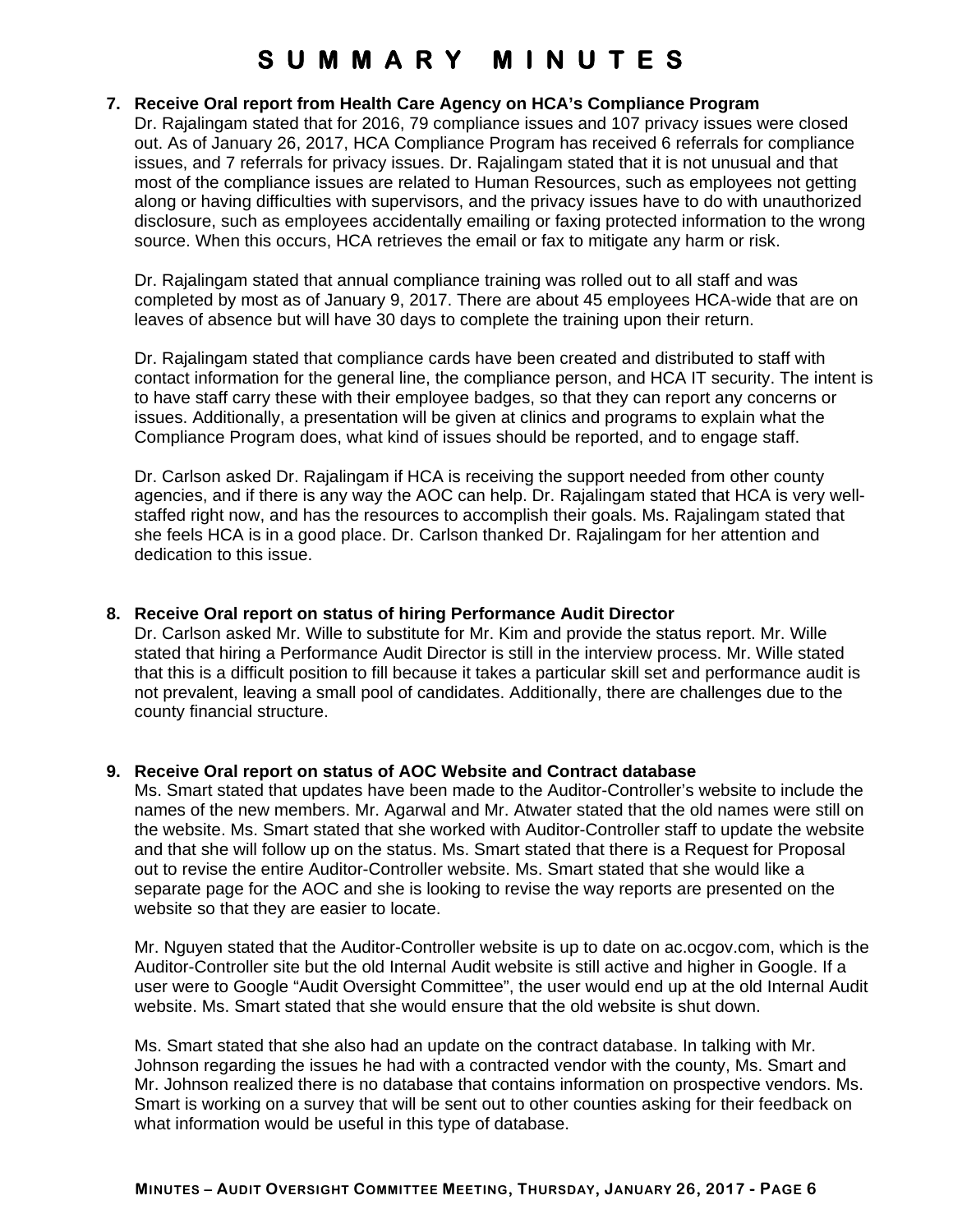Mr. Johnson explained that he is a landlord and the tenant was directly funded by the county. The vendor was not forwarding rent payments to Mr. Johnson, and he got the Auditor-Controller involved. Mr. Woolery stated that there is approximately \$340,000 that the county is trying to recover. Mr. Johnson stated that his idea of a centralized database came about because Los Angeles County has awarded the same vendor \$10 million in contracts. Mr. Johnson stated that the vendor has contracts throughout the state, and that there should be a way for counties to communicate this information to each other.

Dr. Carlson stated that he appreciated Mr. Johnson raising this issue because this crosscommunication is difficult.

**10. Approve Auditor-Controller Internal Audit Division's FY 2016-17 1st Quarter Status Report for the period July 1, 2016 through September 30, 2016 and approve 1st Quarter Executive Summary of Findings for the period July 1, 2016 through September 30, 2016**  Ms. Smart introduced Senior IT Audit Manager Betty Stallworth. Ms. Smart stated that she will provide more details on the IT General Controls Audit of the OCIT at the next meeting. Ms. Smart stated that A-C/IAD is looking for consultant help in that area. Mr. Willie stated that, at a prior meeting, Mr. Agarwal stated he would like to get new AOC members some training on cybersecurity so that the members can provide better oversight. Motion to approve by Mr. Wille, seconded by Mr. Atwater.

Mr. Smart stated that she and Ms. Stallworth met with the Chief IT Security Officer, Jake Margolis. Ms. Smart stated that OCIT has an initiative to hire an auditor in the cybersecurity area. Ms. Smart stated that Mr. Margolis indicated OCIT is working on a county-wide look at cybersecurity and remediation and that Ms. Stallworth will be participating in the task force in an advisory role.

Dr. Carlson asked if there was anything material anyone would like to discuss. Ms. Smart stated that she has filled several audit positions and that she will discuss with Mr. Woolery which audits may not be completed. Mr. Agarwal asked when Ms. Smart will start looking at the next Risk Assessment and Audit Plan. Ms. Smart stated that it would begin in February and would focus on the IT area. Ms. Smart stated she would like to modify the approach this year by including interviews with the BOS, CEO, and department heads, looking at how many carryovers there are, and the amount of hours available to use. Mr. Smart will provide an update at the next AOC meeting. The full risk assessment will not be available until closer to the end of the fiscal year.

Mr. Agarwal asked Ms. Smart if the AOC is involved in the Audit Plan. Ms. Smart stated that the AOC is not typically involved but that it is brought to an AOC meeting for review. Ms. Smart stated that she is open to meeting with committee members to discuss how the risk assessment is compiled. Ms. Smart stated that Ms. Hurley from MGO is also a part of the planning.

All in favor; none opposed. **Approved as recommended.** 

### **11. Approve 1st Quarter FY 2016-17 External Audit Activity Quarterly Status Report for the Quarter Ended September 30, 2016**

Dr. Carlson asked Ms. Smart to explain why there was such a large jump in findings since the last report. Ms. Smart stated that county agencies are audited by the state and federal government on a rotating basis, and that A-C/IAD will notify the AOC if there are any material issues. During this report, there was an Auditor-Controller finding pertaining to supplemental refunds of property tax.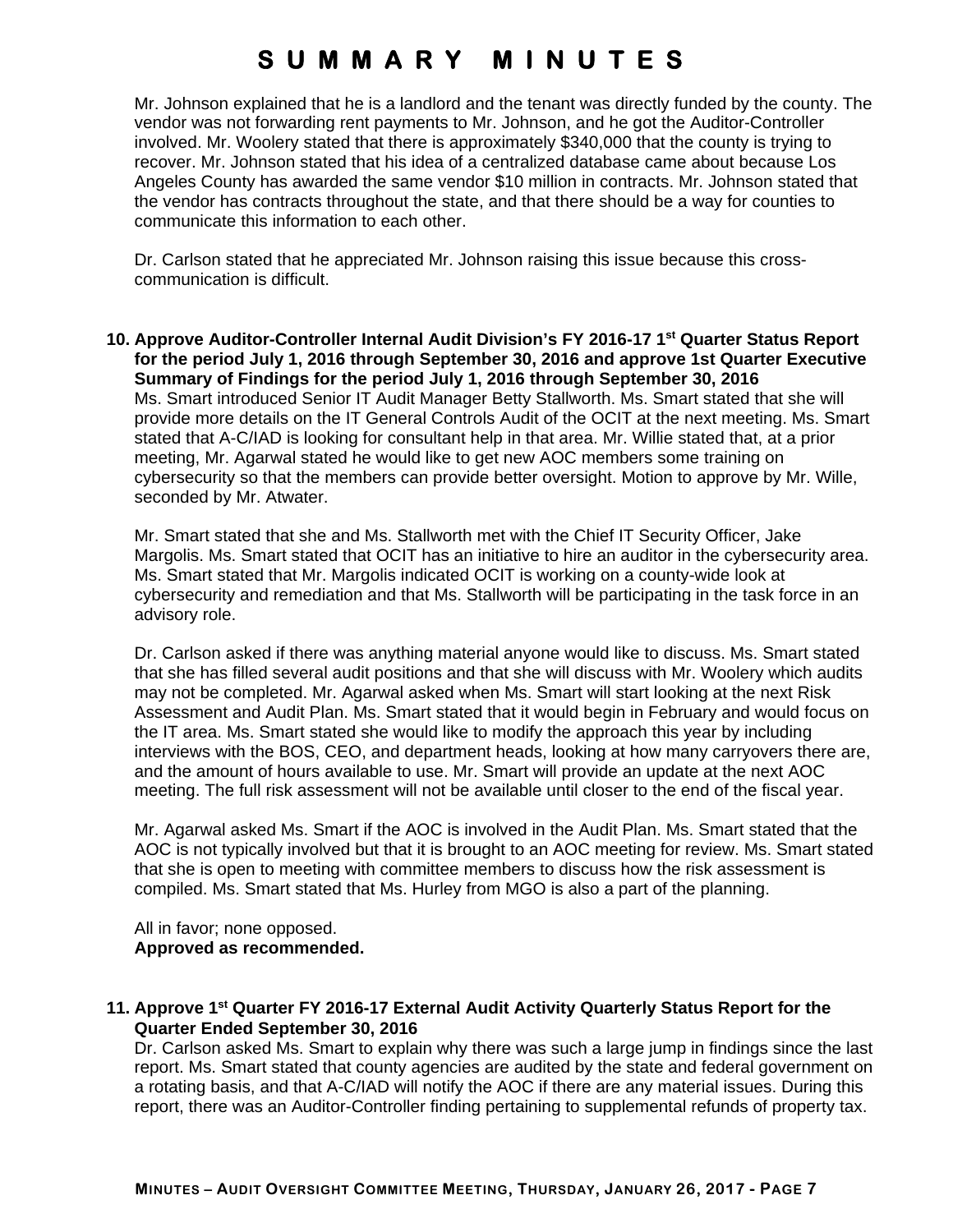Mr. Davies, Property Tax Manager, stated that the California Comptroller's Office periodically audits the allocation and apportionment system of counties. The last audit covered 6 years and the state determined that the Supplemental Property Tax Administration Fee was being calculated incorrectly. Mr. Davies stated that the system was calculating fees based on Gross Collections not Net Collections. Mr. Davies stated that Auditor-Controller Property Tax division concurred with the finding and agreed to correct the methodology of calculation immediately, and return the over-recovery of that revenue over three years.

Mr. Agarwal asked Mr. Davies to whom the money would be returned. Mr. Davies replied that it would be returned to those taxing entities that were overcharged. Mr. Agarwal asked Mr. Davies how it was decided to spread out the payments over three years. Mr. Davies stated that the State Comptroller's office allows any financial impact to be spread out over three years.

Dr. Carlson asked Mr. Woolery for comments on the findings. Mr. Woolery stated that the fact that it's mitigated over time is good. Mr. Woolery stated that the Auditor-Controller does not want to have audit findings but that the calculations will be done correctly moving forward.

Mr. Agarwal stated that there should be a separate account for returning these funds so that the funds are not comingled. Mr. Woolery stated that the amount is being taken out of future tax apportionments and that there are no comingled funds.

All in favor; none opposed. **Approved as recommended.** 

#### **12. Vote for 2017 Audit Oversight Committee Chair and Vice Chair**

Mr. Wille made a motion to re-elect Dr. Dave Carlson as the AOC Chair, for his 20<sup>th</sup> year of service on the AOC.

Mr. Agarwal stated that he would like to discuss his amendment to the AOC Bylaws. Dr. Carlson stated that the members voted to table the entire discussion of the Bylaws. Mr. Agarwal stated that he was asked to separate his amendment and he agreed to do so, and that elections should be postponed because the Board of Supervisors has not approved the updated Bylaws. Dr. Carlson stated that the AOC has had bylaws for 20 years.

Mr. Servino stated that there was no formal separation of Mr. Agarwal's amendment, and that the whole amendment was referred back to the bylaws sub-committee. Mr. Servino stated that Mr. Agarwal could make a motion to continue the elections. Mr. Agarwal made a motion to continue the elections.

Dr. Carlson stated that Mr. Wille's motion is still on the table because Mr. Wille moved first. Mr. Brown seconded the motion to re-elect Dr. Carlson as AOC Chair. Mr. Wille, acting as Chairman, asked if someone would like to second Mr. Agarwal's motion to continue the elections. Motion failed for lack of a second. Mr. Wille opened reelection for discussion. No discussion.

Mr. Wille motioned to reelect Dr. Carlson as AOC Chairman. Mr. Brown seconded. Six in favor; one opposed.

Dr. Carlson motioned to reelect Mr. Wille as Vice Chairman. Mr. Kim seconded. Six in favor; one opposed.